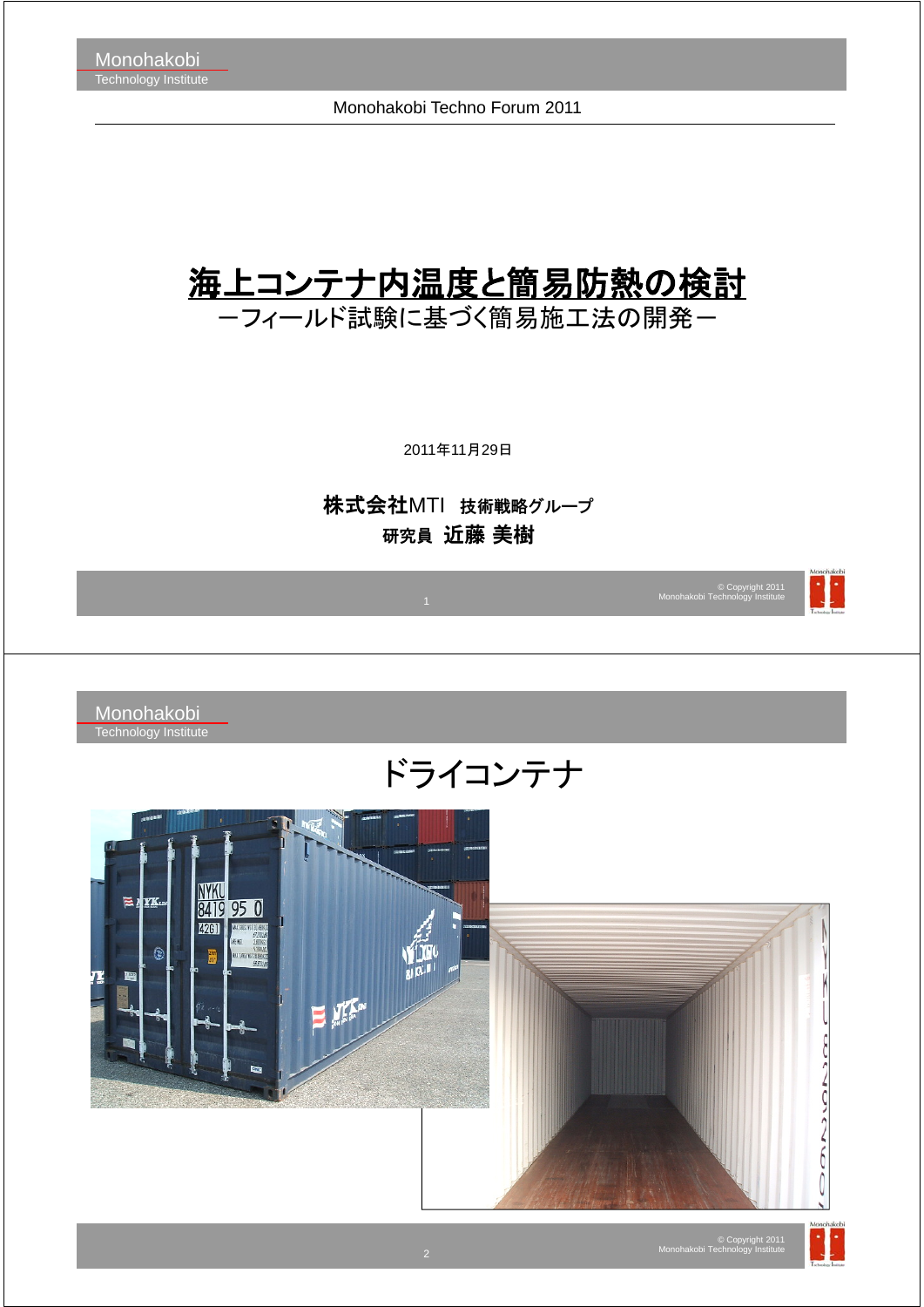高温に弱い貨物 wine wine wine ワイン 精密機器 食品原料 電気製品 化学品 N. © Copyright 2011 Monohakobi Technology Institute Monohakobi Technology Institute 目次

- 1) 輸送経路におけるコンテナ内の温度変化
- 2) コンテナ内の温度分布
- 3) 高温対策(簡易防熱法)
- 4) まとめ

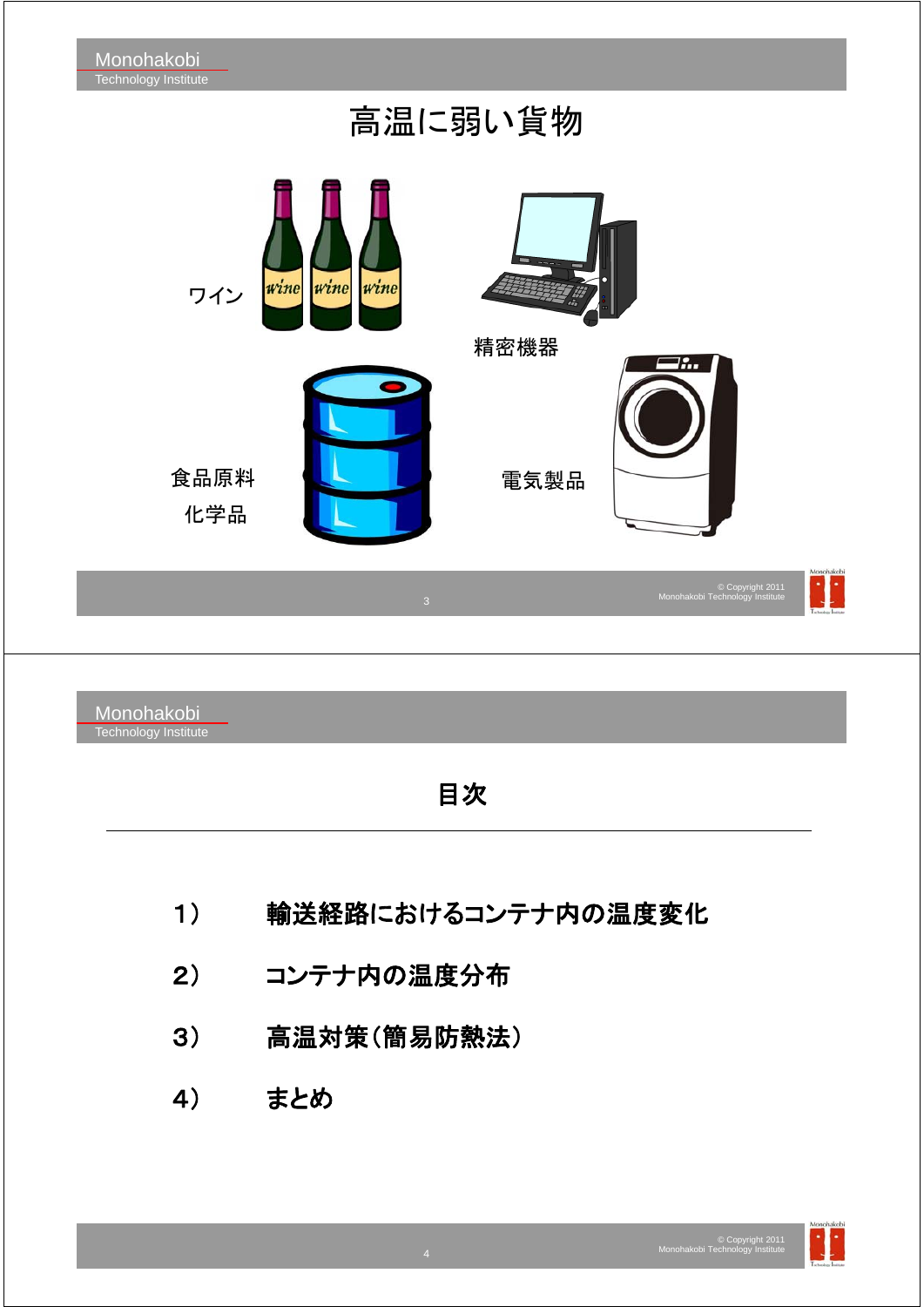コンテナの輸送経路









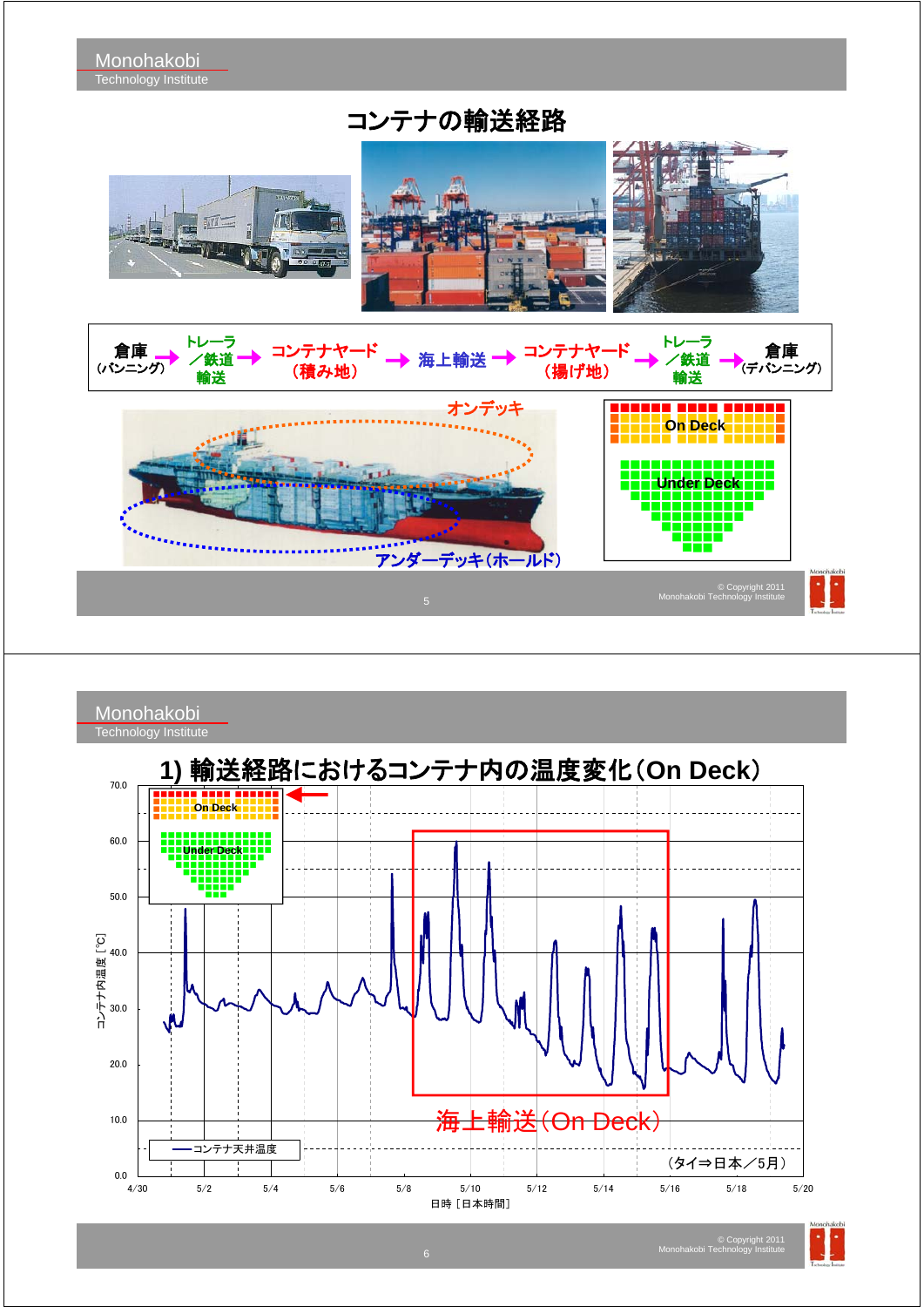

Monohakobi Technology Institute **3)** 輸送経路におけるコンテナ内の温度変化(**Under Deck**) 70.0 ina sana sanansi **Con Deck Under Deck** 60.0 Í 50.0 コンテナ内温度 [℃] 40.0  $\frac{1}{1}$ 30.0 20.0 10.0 <u>ነder Deck)</u> コンテナ天井温度 (タイ⇒日本/5月) $0.0$   $-4/30$ 4/30 5/2 5/4 5/6 5/8 5/10 5/12 5/14 5/16 5/18 5/20 日時 [日本時間]

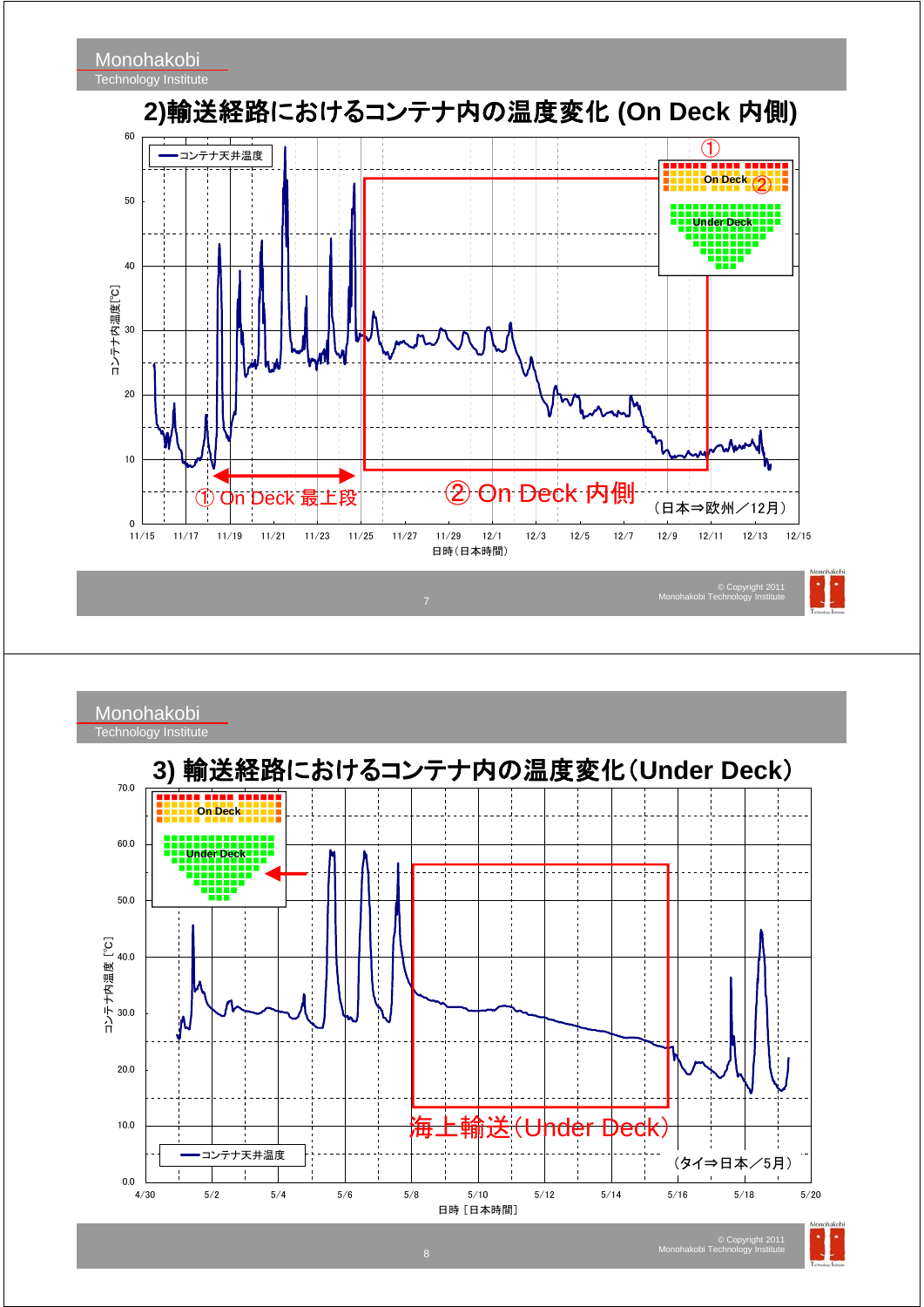

Monohakobi Technology Institute

### 赤道付近航行中の温度変化



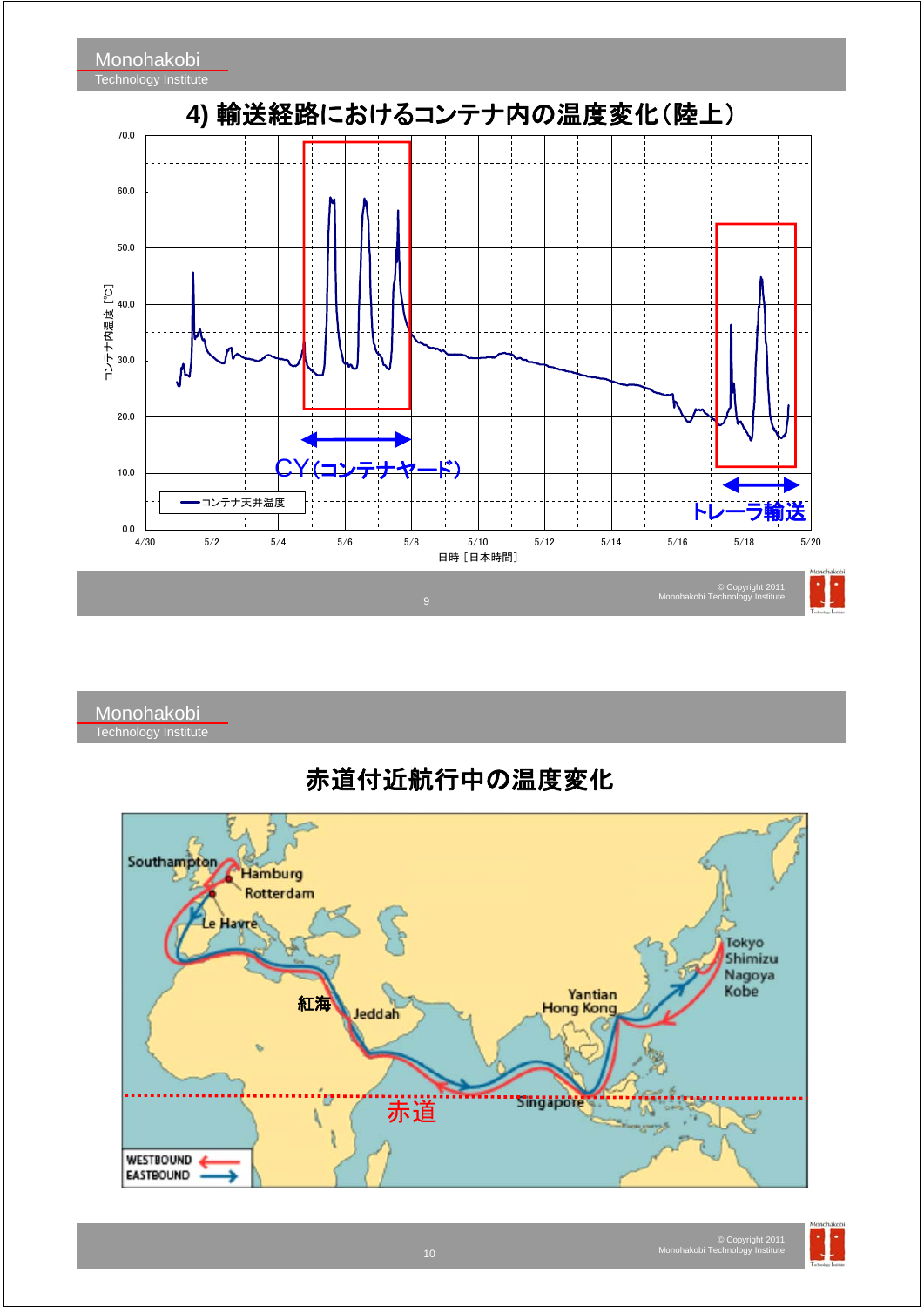

Monohakobi



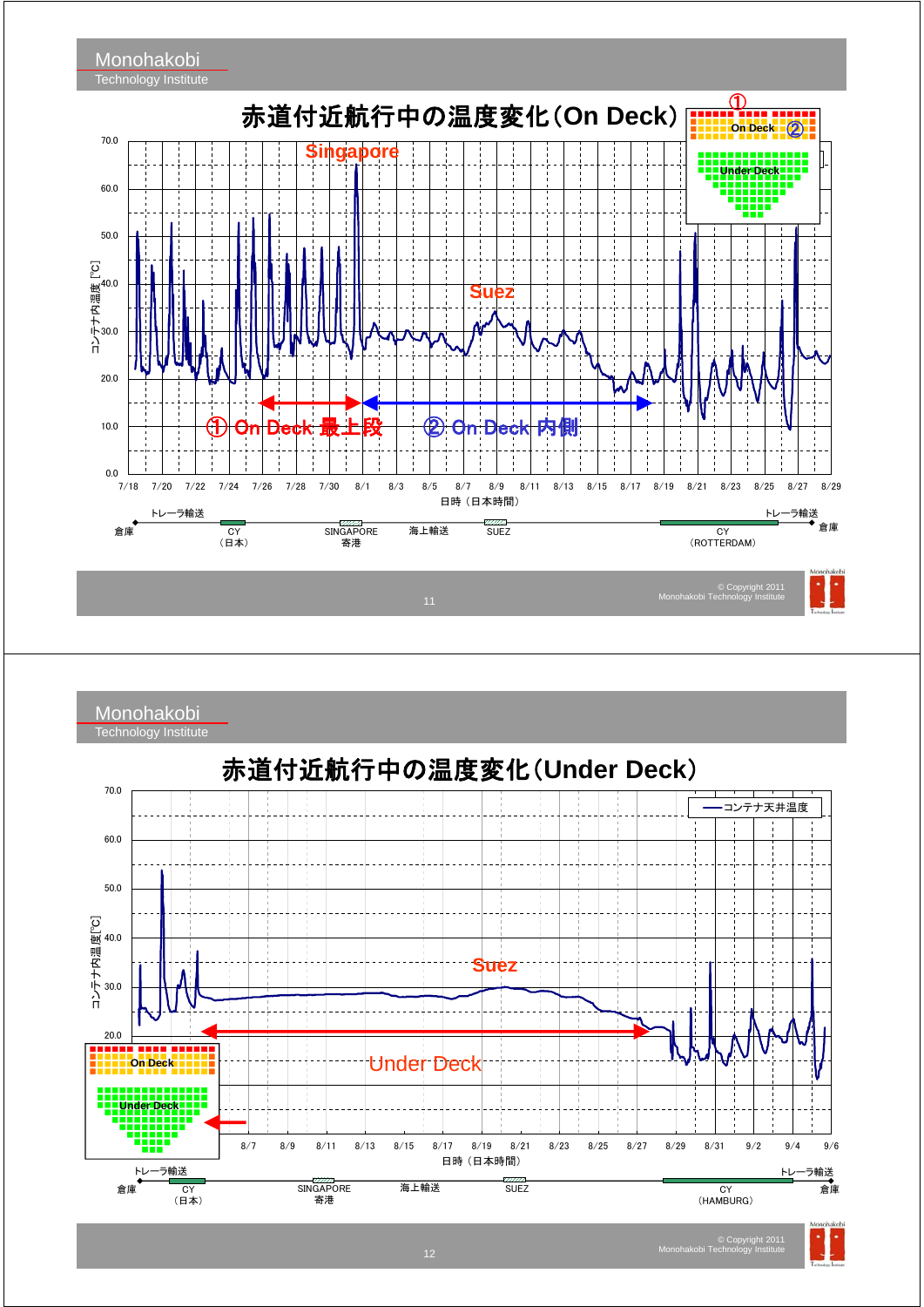### まとめ ー 輸送モードごとの温度変化の特徴

【海上輸送中】

- On Deck 最上段 両舷側 ⇒ 日射の影響を受け、温度変化が激しい
- ・On Deck ー 最上段、両舷側以外 $($ 内側 $)$ ⇒ 外気温度に依存した日変化
- Under Deck  $\Box$ ⇒ ホールド温度に依存した緩やかな変化

【蔵置中(コンテナヤード/倉庫)】 日射の影響を受け、温度変化が激しい 但し、蔵置位置により日射の影響の程度は変わる

【陸上輸送中】 日射の影響を受け、温度変化が激しい



|    |                                    | 13 <sup>°</sup> | © Copyright 2011<br>Monohakobi Technology Institute | Monohakobi |
|----|------------------------------------|-----------------|-----------------------------------------------------|------------|
|    | Monohakobi<br>Technology Institute |                 |                                                     |            |
| 目次 |                                    |                 |                                                     |            |
|    | 輸送経路におけるコンテナ内の温度変化<br>1)           |                 |                                                     |            |
|    | 2)                                 | コンテナ内の温度分布      |                                                     |            |
|    | 3)                                 | 高温対策(簡易防熱法)     |                                                     |            |
|    | 4)                                 | まとめ             |                                                     |            |
|    |                                    |                 |                                                     |            |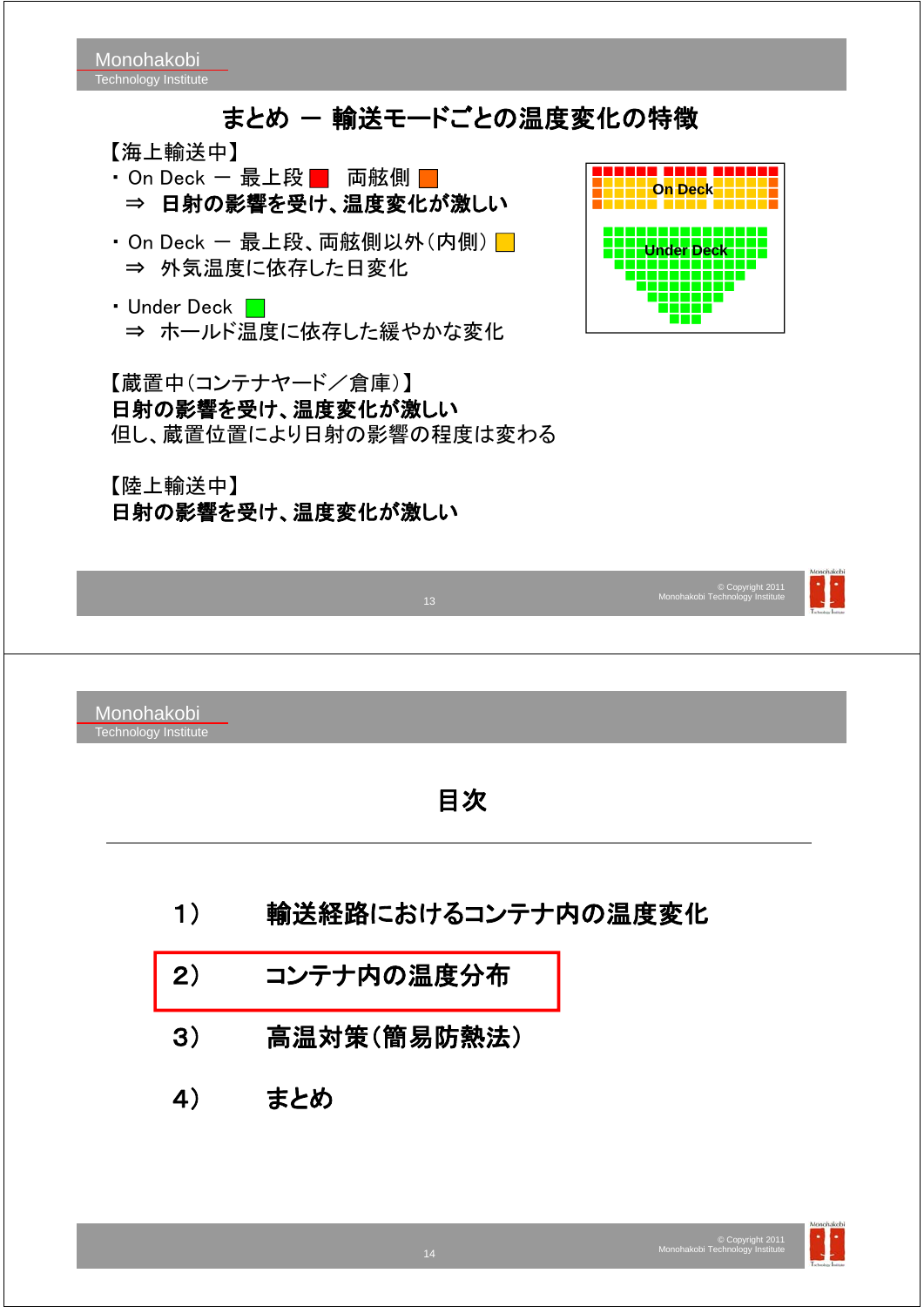

Monohakobi **Technology Institute** 

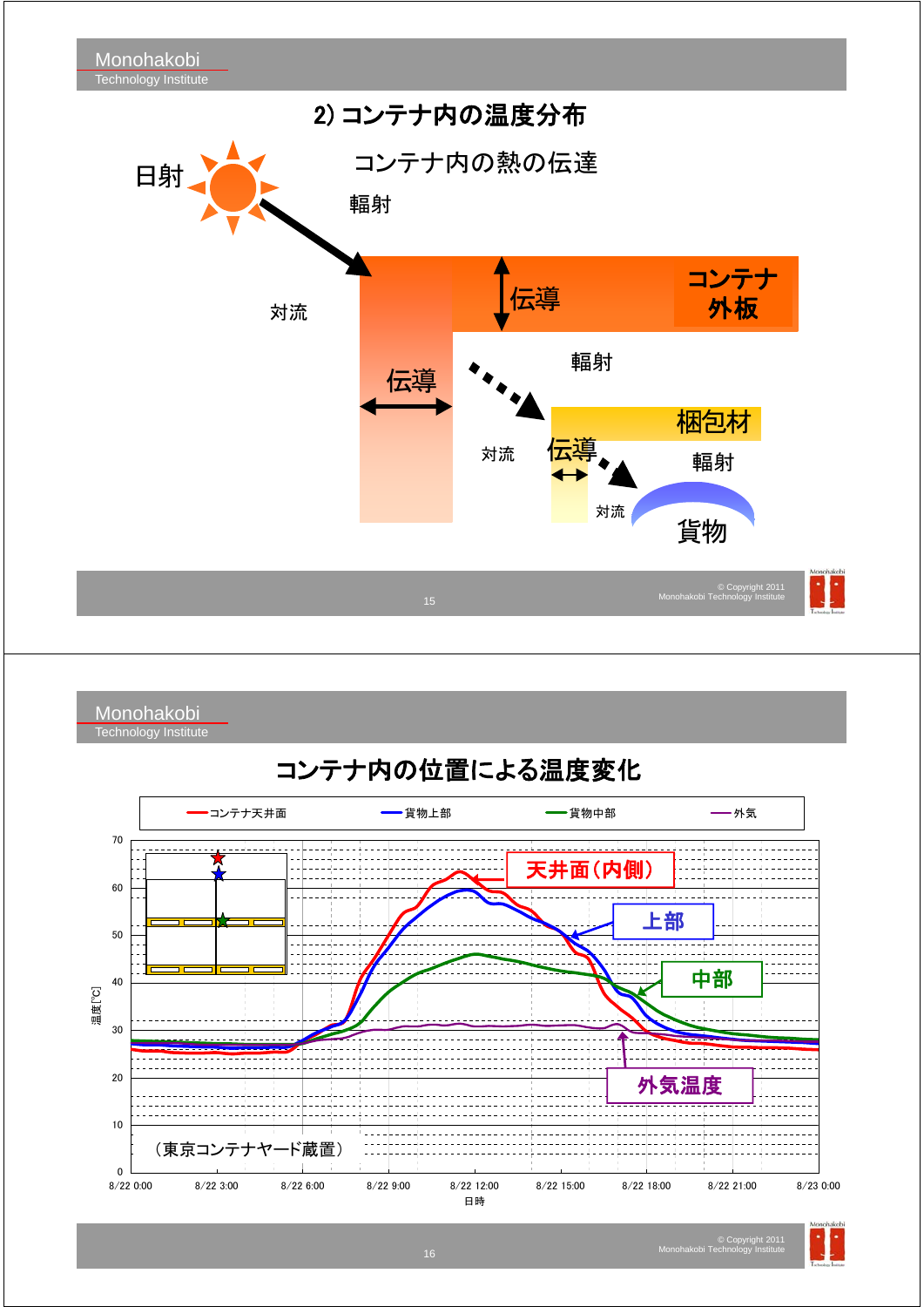

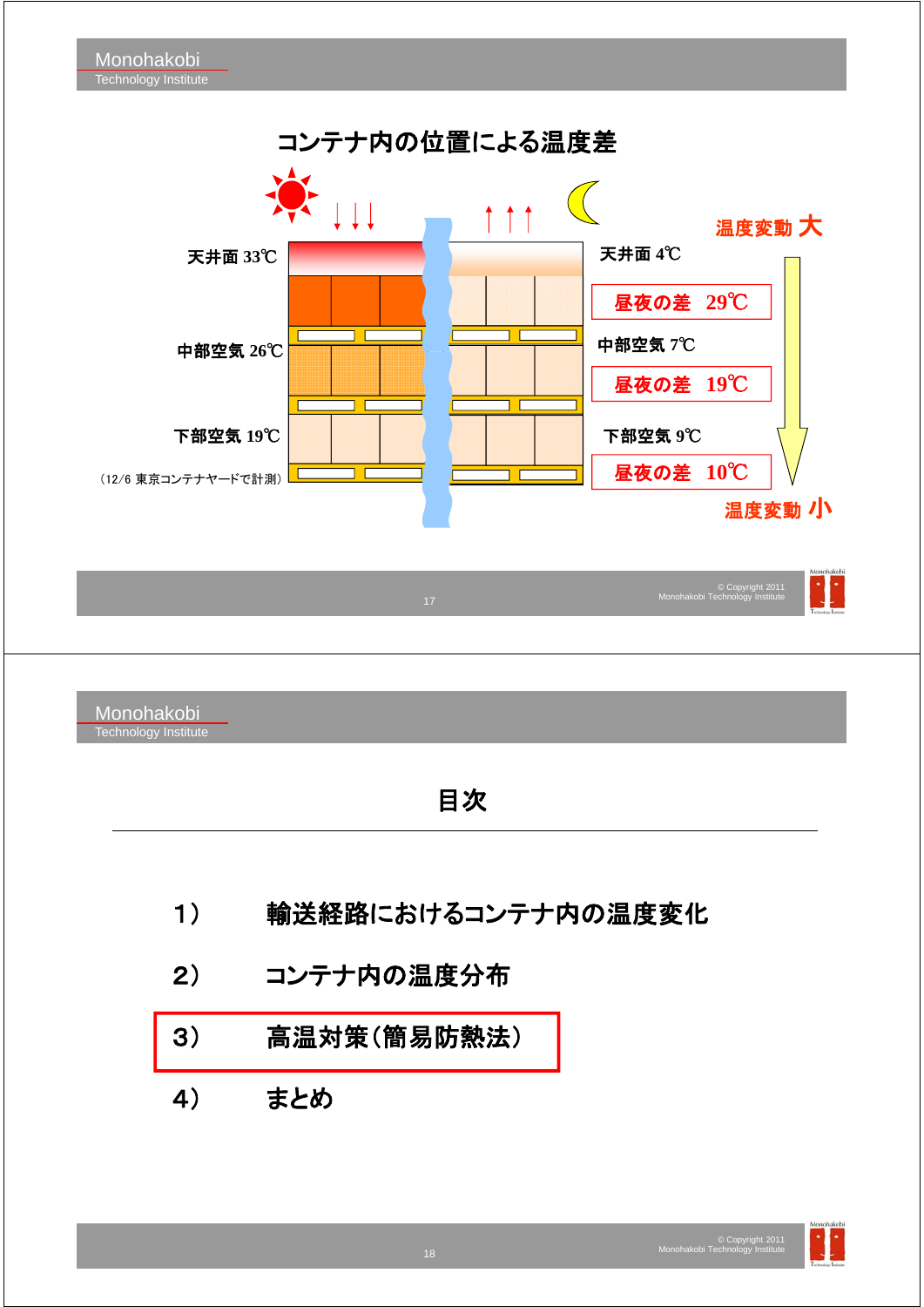## 3) 高温対策



Monohakobi Technology Institute

## 冷凍コンテナ

 $1.$  定温制御  $=$  電源 ON

2. リーファーアズドライ (Reefer as Dry:RAD) = 電源 OFF

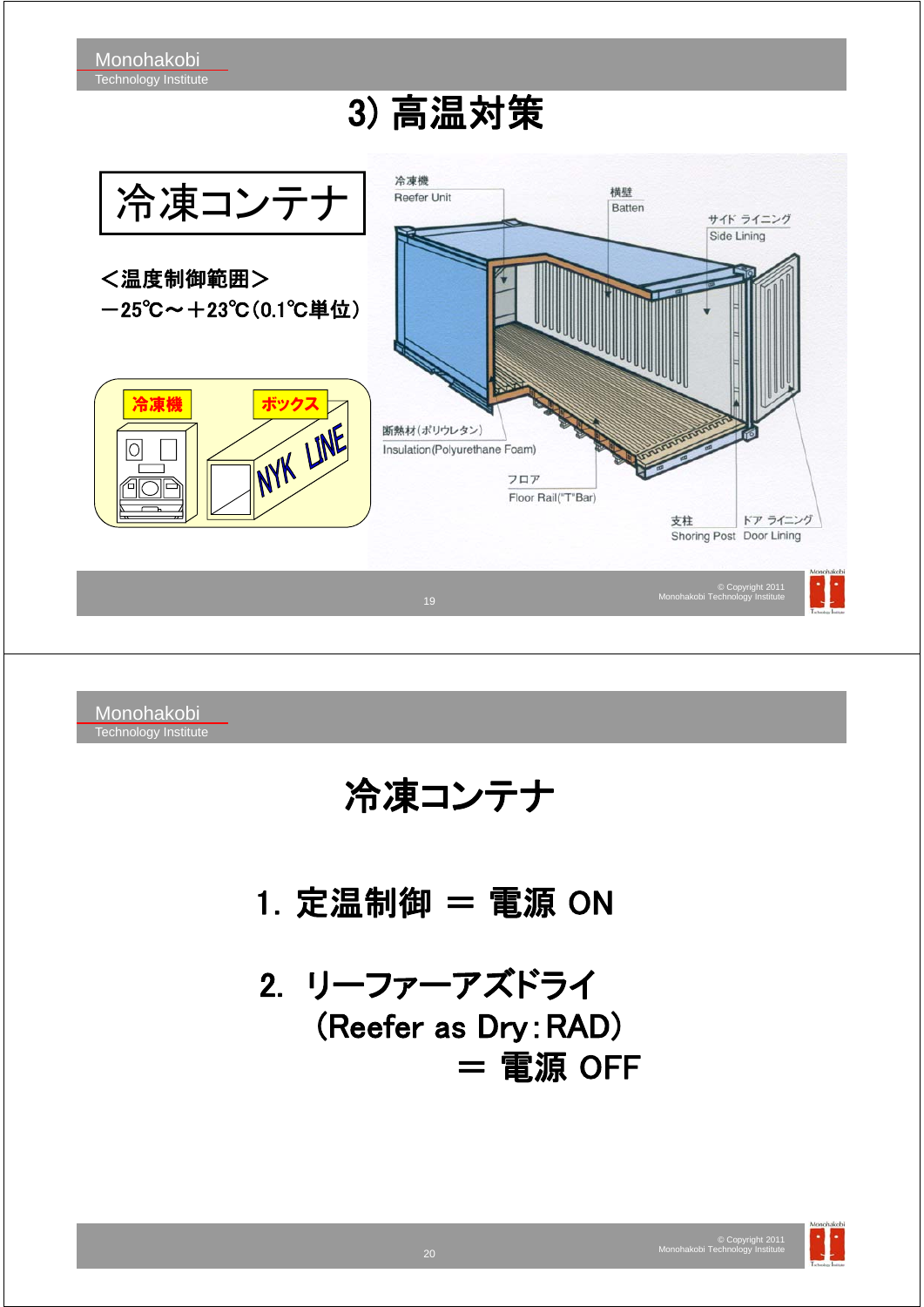

### 冷凍コンテナの航路別輸送量

Monohakobi Technology Institute

# 簡易防熱法の開発

開発目標

コンテナ内温度を40℃以下にする (リーファーアズドライに準ずる性能)

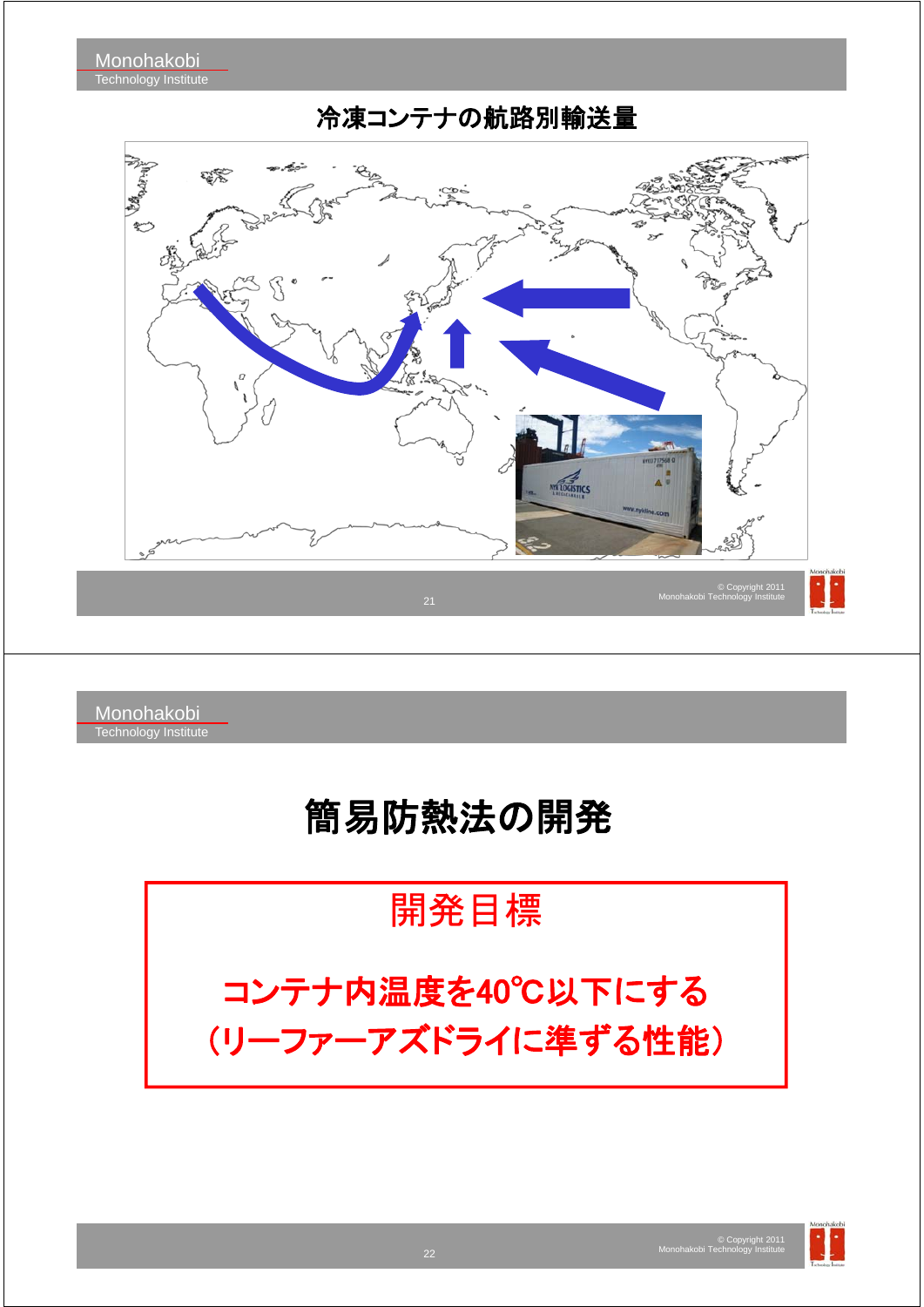

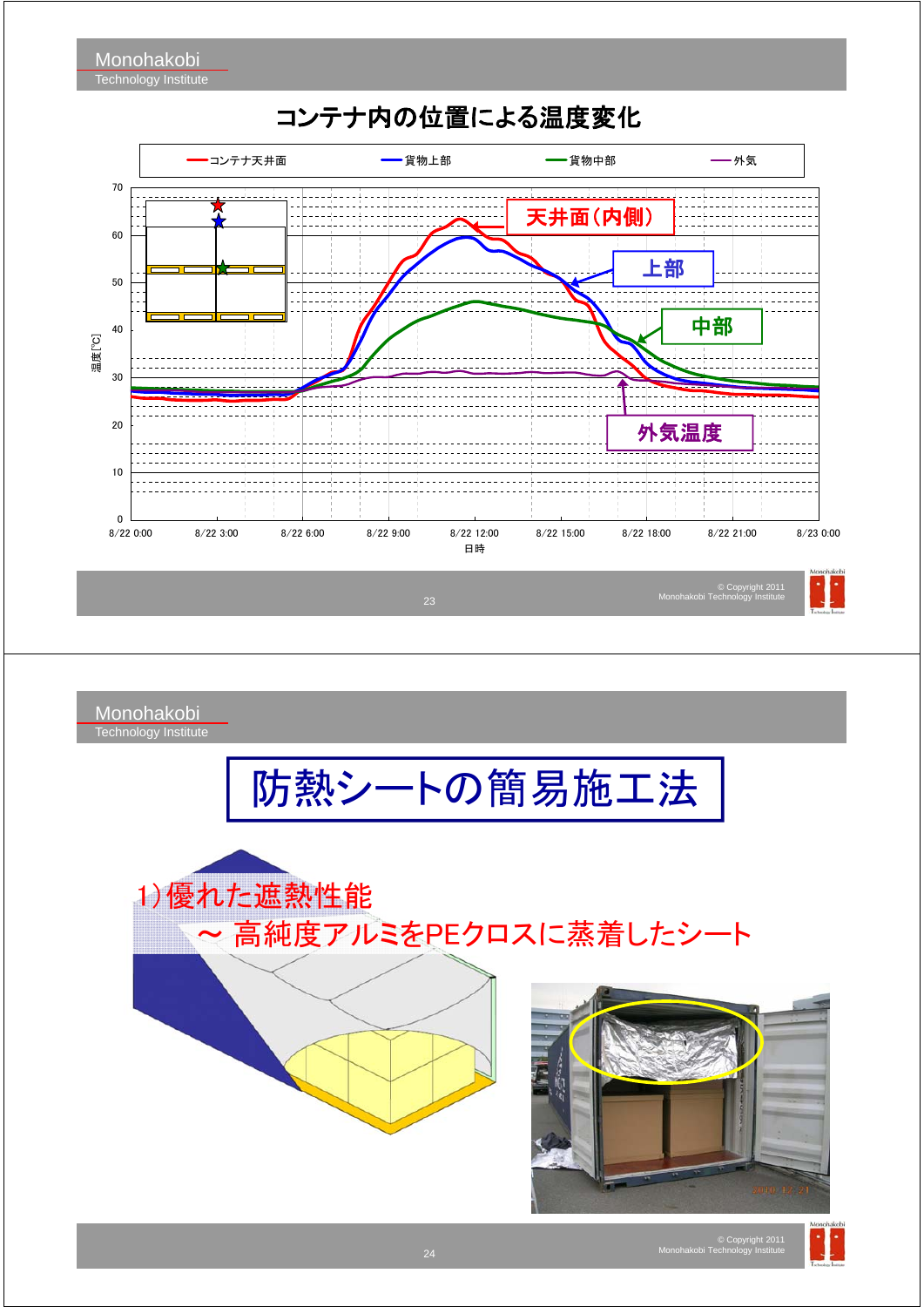

3)どんなコンテナにも簡単に装着 ~ ラッシングリングを利用



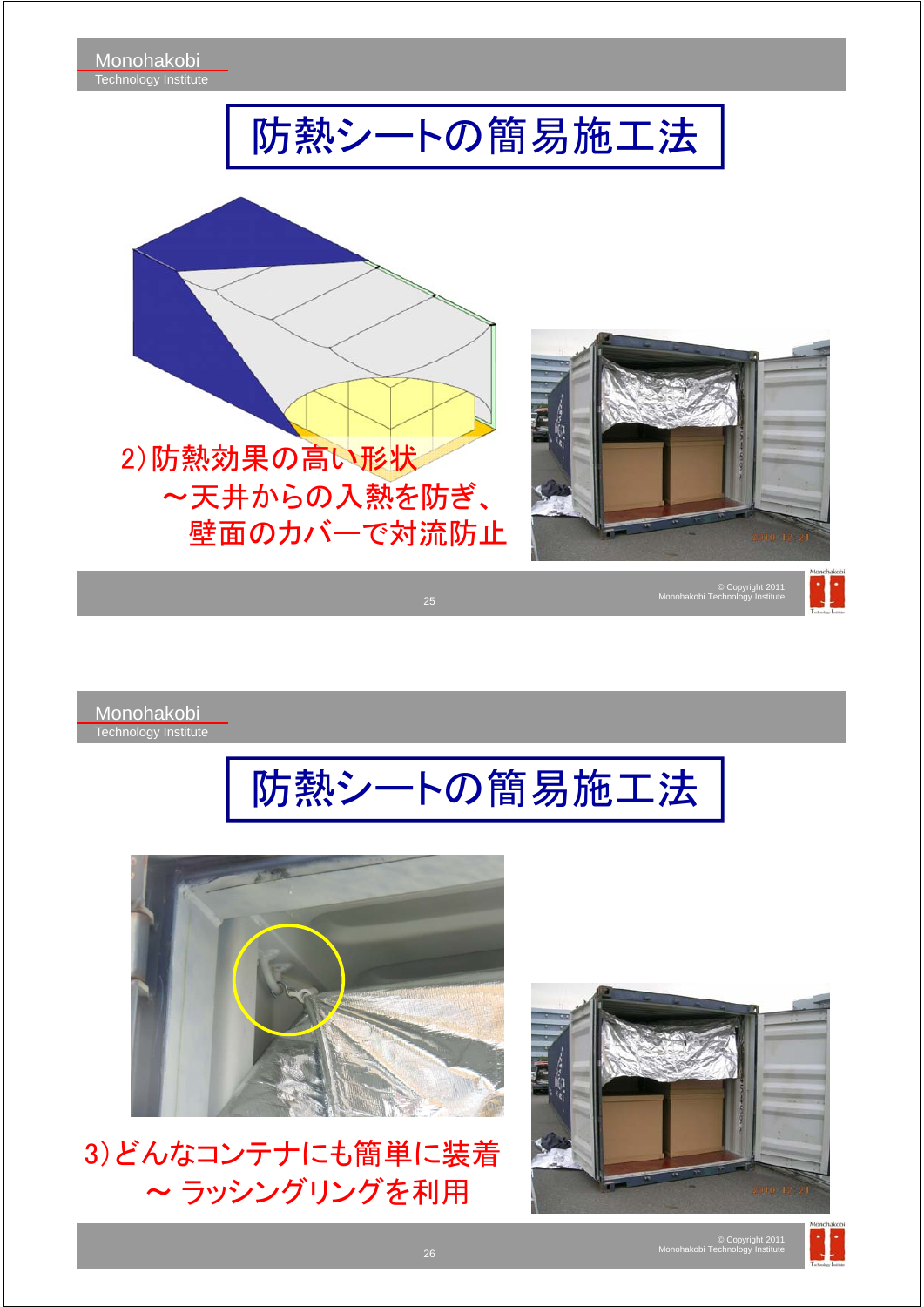### シンガポールでの性能試験風景